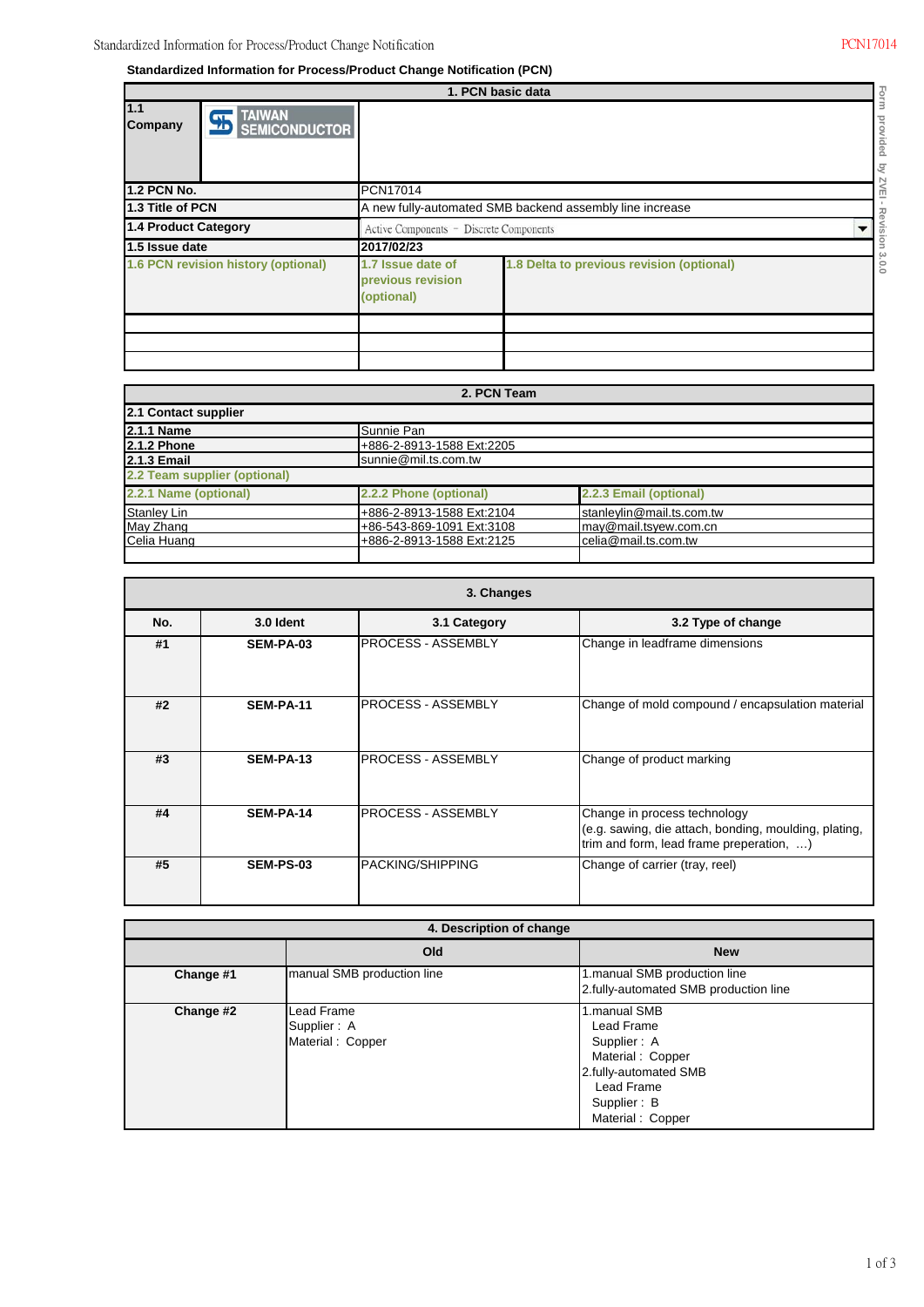| Change #3                 | Molding Compound                                                                                   | 1.manual SMB                                  |
|---------------------------|----------------------------------------------------------------------------------------------------|-----------------------------------------------|
|                           | Consumer (Non-HF)                                                                                  | Consumer (Non-HF)                             |
|                           | Type: EME-1100                                                                                     | Type: EME-1100                                |
|                           | Supplier: A                                                                                        | Supplier: A                                   |
|                           | Material: Epoxy                                                                                    | Material: Epoxy                               |
|                           |                                                                                                    | Consumer (HF)                                 |
|                           | Consumer (HF)                                                                                      | Type: EME-E110                                |
|                           | Type: EME-E110                                                                                     | Supplier: A                                   |
|                           | Supplier: A                                                                                        | Material: Epoxy                               |
|                           | Material: Epoxy                                                                                    |                                               |
|                           |                                                                                                    | 2. fully-automated SMB                        |
|                           |                                                                                                    | Consumer (Non-HF)                             |
|                           |                                                                                                    | Type: EME-66XX series                         |
|                           |                                                                                                    | Supplier: B                                   |
|                           |                                                                                                    | Material: Epoxy                               |
|                           |                                                                                                    | Consumer (HF)                                 |
|                           |                                                                                                    | Type: EME-E500                                |
|                           |                                                                                                    | Supplier: A                                   |
|                           |                                                                                                    | Material: Epoxy                               |
| Change #4                 | Marking                                                                                            | 1.manual SMB Marking                          |
|                           | no square around datecode                                                                          | no special square around datecode             |
|                           |                                                                                                    |                                               |
|                           |                                                                                                    | 2. fully-automated SMB Marking                |
|                           |                                                                                                    | add special square around datecode            |
| Change #5                 | Packing                                                                                            | Packing                                       |
|                           | Refer to the picture of the comparison report                                                      | Refer to the picture of the comparison report |
|                           |                                                                                                    |                                               |
| 4.6 Anticipated impact on | No impact in form, fit, function and reliability but better processability for less human handling |                                               |
| form, fit, function,      |                                                                                                    |                                               |
| reliability or            |                                                                                                    |                                               |
| processability?           |                                                                                                    |                                               |
| 4.7 Reference parts with  |                                                                                                    |                                               |
| customer number           |                                                                                                    |                                               |
| (optional)                |                                                                                                    |                                               |
|                           |                                                                                                    |                                               |
|                           |                                                                                                    |                                               |

| 5. Reason / motivation for change                                 |  |  |  |  |
|-------------------------------------------------------------------|--|--|--|--|
| To increase SMB capacity in assembly line for green and non-green |  |  |  |  |
| <b>15.1 Motivation</b>                                            |  |  |  |  |
| 5.2 Additional explanation (optional)                             |  |  |  |  |

Use the datecode control **6.1 Description 6. Marking of parts / traceability of change**

| 7. Timing / schedule                 |                                                            |  |  |  |
|--------------------------------------|------------------------------------------------------------|--|--|--|
| 7.1 Date of qualification results    | 2016/09/29                                                 |  |  |  |
| 7.2 Last order date (optional)       | Not applicable                                             |  |  |  |
| 7.3 Last delivery date (optional)    | Not applicable                                             |  |  |  |
| 7.4 Intended start of delivery       | 2017/02/23                                                 |  |  |  |
| 7.5 Qualification samples available? | When get customer order and after 2 weeks can be submitted |  |  |  |
|                                      |                                                            |  |  |  |
| 7.6 Customer feedback required until | 2017/03/23                                                 |  |  |  |

| 8. Qualification / validation                         |                             |                                |  |  |  |
|-------------------------------------------------------|-----------------------------|--------------------------------|--|--|--|
| According to AEC-Q101<br>8.1 Description              |                             |                                |  |  |  |
| (e.g. qual. plan/report, AEC-Q)                       |                             |                                |  |  |  |
| 8.2 Qualification report and<br>qualification results | available (see attachement) | <b>lissue date 12016/09/29</b> |  |  |  |

| 9. Input to customer for risk assessment process |  |  |  |  |
|--------------------------------------------------|--|--|--|--|
| <b>Human Resource: Low Risk</b>                  |  |  |  |  |
| Equipment: Low Risk                              |  |  |  |  |
| Technique-Wafer: Low Risk                        |  |  |  |  |
| Technique-Assembly: Low Risk                     |  |  |  |  |
| Sample submit time: within 30 days               |  |  |  |  |
| Form/Fit / Function: Low Risk                    |  |  |  |  |
| Reliability: Low Risk                            |  |  |  |  |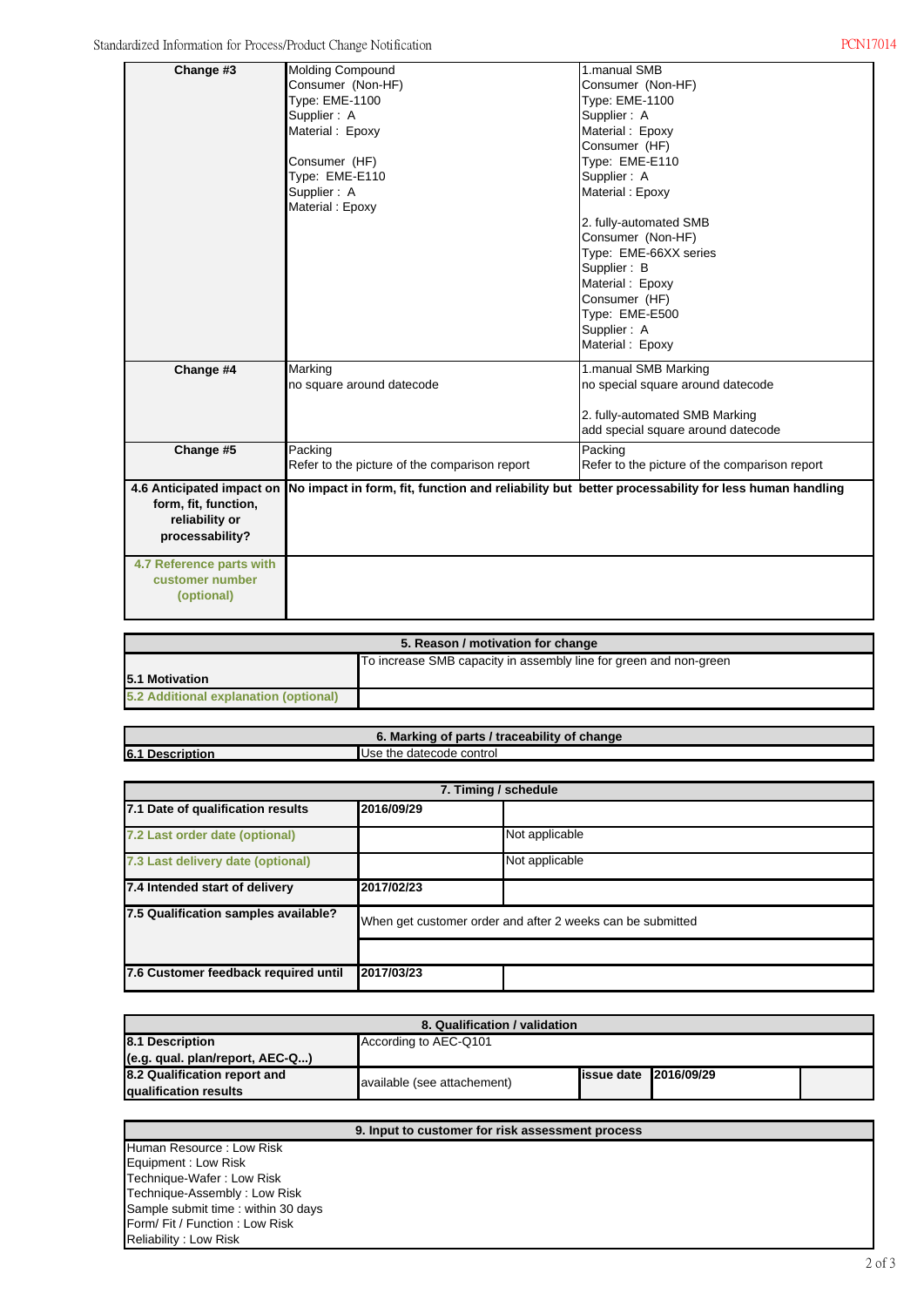## **10. Attachments (e.g. new datasheet, additional documentation, pictures, process flow, sample plan, ...)**

Please see in the official announcement mail.

|                                       | 11. Affected parts                            |                                                     |                                  |                                                         |                                                                   |                                               |                                                     |                                  |                                                                              |
|---------------------------------------|-----------------------------------------------|-----------------------------------------------------|----------------------------------|---------------------------------------------------------|-------------------------------------------------------------------|-----------------------------------------------|-----------------------------------------------------|----------------------------------|------------------------------------------------------------------------------|
| 11.1 Current                          |                                               |                                                     |                                  | 11.2 New (if applicable)                                |                                                                   |                                               |                                                     |                                  |                                                                              |
| 11.1.1<br><b>Customer</b><br>Part No. | 11.1.2<br><b>Supplier Part</b><br><b>Name</b> | 11.1.3<br><b>Supplier</b><br>Part No.<br>(optional) | 11.1.4<br>Package<br><b>Name</b> | 11.1.5<br>Part<br><b>Description Part</b><br>(optional) | 11.1.6<br><b>Additional</b><br><b>Information</b><br>$\sim$ $\mu$ | 11.2.2<br><b>Supplier</b><br><b>Part Name</b> | 11.2.3<br><b>Supplier</b><br>Part No.<br>(optional) | 11.2.4<br>Package<br><b>Name</b> | 11.2.6<br><b>Additional</b><br>Part<br><b>Information</b><br>$\overline{11}$ |
|                                       |                                               |                                                     |                                  |                                                         |                                                                   |                                               |                                                     |                                  |                                                                              |
|                                       |                                               |                                                     |                                  |                                                         |                                                                   |                                               |                                                     |                                  |                                                                              |
|                                       |                                               |                                                     |                                  |                                                         |                                                                   |                                               |                                                     |                                  |                                                                              |
|                                       |                                               |                                                     |                                  |                                                         |                                                                   |                                               |                                                     |                                  |                                                                              |
|                                       |                                               |                                                     |                                  |                                                         |                                                                   |                                               |                                                     |                                  |                                                                              |
|                                       |                                               |                                                     |                                  |                                                         |                                                                   |                                               |                                                     |                                  |                                                                              |
|                                       |                                               |                                                     |                                  |                                                         |                                                                   |                                               |                                                     |                                  |                                                                              |
|                                       |                                               |                                                     |                                  |                                                         |                                                                   |                                               |                                                     |                                  |                                                                              |
|                                       |                                               |                                                     |                                  |                                                         |                                                                   |                                               |                                                     |                                  |                                                                              |
|                                       |                                               |                                                     |                                  |                                                         |                                                                   |                                               |                                                     |                                  |                                                                              |
|                                       |                                               |                                                     |                                  |                                                         |                                                                   |                                               |                                                     |                                  |                                                                              |
|                                       |                                               |                                                     |                                  |                                                         |                                                                   |                                               |                                                     |                                  |                                                                              |
|                                       |                                               |                                                     |                                  |                                                         |                                                                   |                                               |                                                     |                                  |                                                                              |
|                                       |                                               |                                                     |                                  |                                                         |                                                                   |                                               |                                                     |                                  |                                                                              |
|                                       |                                               |                                                     |                                  |                                                         |                                                                   |                                               |                                                     |                                  |                                                                              |
|                                       |                                               |                                                     |                                  |                                                         |                                                                   |                                               |                                                     |                                  |                                                                              |
|                                       |                                               |                                                     |                                  |                                                         |                                                                   |                                               |                                                     |                                  |                                                                              |
|                                       |                                               |                                                     |                                  |                                                         |                                                                   |                                               |                                                     |                                  |                                                                              |
|                                       |                                               |                                                     |                                  |                                                         |                                                                   |                                               |                                                     |                                  |                                                                              |
|                                       |                                               |                                                     |                                  |                                                         |                                                                   |                                               |                                                     |                                  |                                                                              |
|                                       |                                               |                                                     |                                  |                                                         |                                                                   |                                               |                                                     |                                  |                                                                              |
|                                       |                                               |                                                     |                                  |                                                         |                                                                   |                                               |                                                     |                                  |                                                                              |
|                                       |                                               |                                                     |                                  |                                                         |                                                                   |                                               |                                                     |                                  |                                                                              |
|                                       |                                               |                                                     |                                  |                                                         |                                                                   |                                               |                                                     |                                  |                                                                              |
|                                       |                                               |                                                     |                                  |                                                         |                                                                   |                                               |                                                     |                                  |                                                                              |
|                                       |                                               |                                                     |                                  |                                                         |                                                                   |                                               |                                                     |                                  |                                                                              |
|                                       |                                               |                                                     |                                  |                                                         |                                                                   |                                               |                                                     |                                  |                                                                              |
|                                       |                                               |                                                     |                                  |                                                         |                                                                   |                                               |                                                     |                                  |                                                                              |
|                                       |                                               |                                                     |                                  |                                                         |                                                                   |                                               |                                                     |                                  |                                                                              |
|                                       |                                               |                                                     |                                  |                                                         |                                                                   |                                               |                                                     |                                  |                                                                              |
|                                       |                                               |                                                     |                                  |                                                         |                                                                   |                                               |                                                     |                                  |                                                                              |
|                                       |                                               |                                                     |                                  |                                                         |                                                                   |                                               |                                                     |                                  |                                                                              |
|                                       |                                               |                                                     |                                  |                                                         |                                                                   |                                               |                                                     |                                  |                                                                              |
|                                       |                                               |                                                     |                                  |                                                         |                                                                   |                                               |                                                     |                                  |                                                                              |
|                                       |                                               |                                                     |                                  |                                                         |                                                                   |                                               |                                                     |                                  |                                                                              |
|                                       |                                               |                                                     |                                  |                                                         |                                                                   |                                               |                                                     |                                  |                                                                              |
|                                       |                                               |                                                     |                                  |                                                         |                                                                   |                                               |                                                     |                                  |                                                                              |
|                                       |                                               |                                                     |                                  |                                                         |                                                                   |                                               |                                                     |                                  |                                                                              |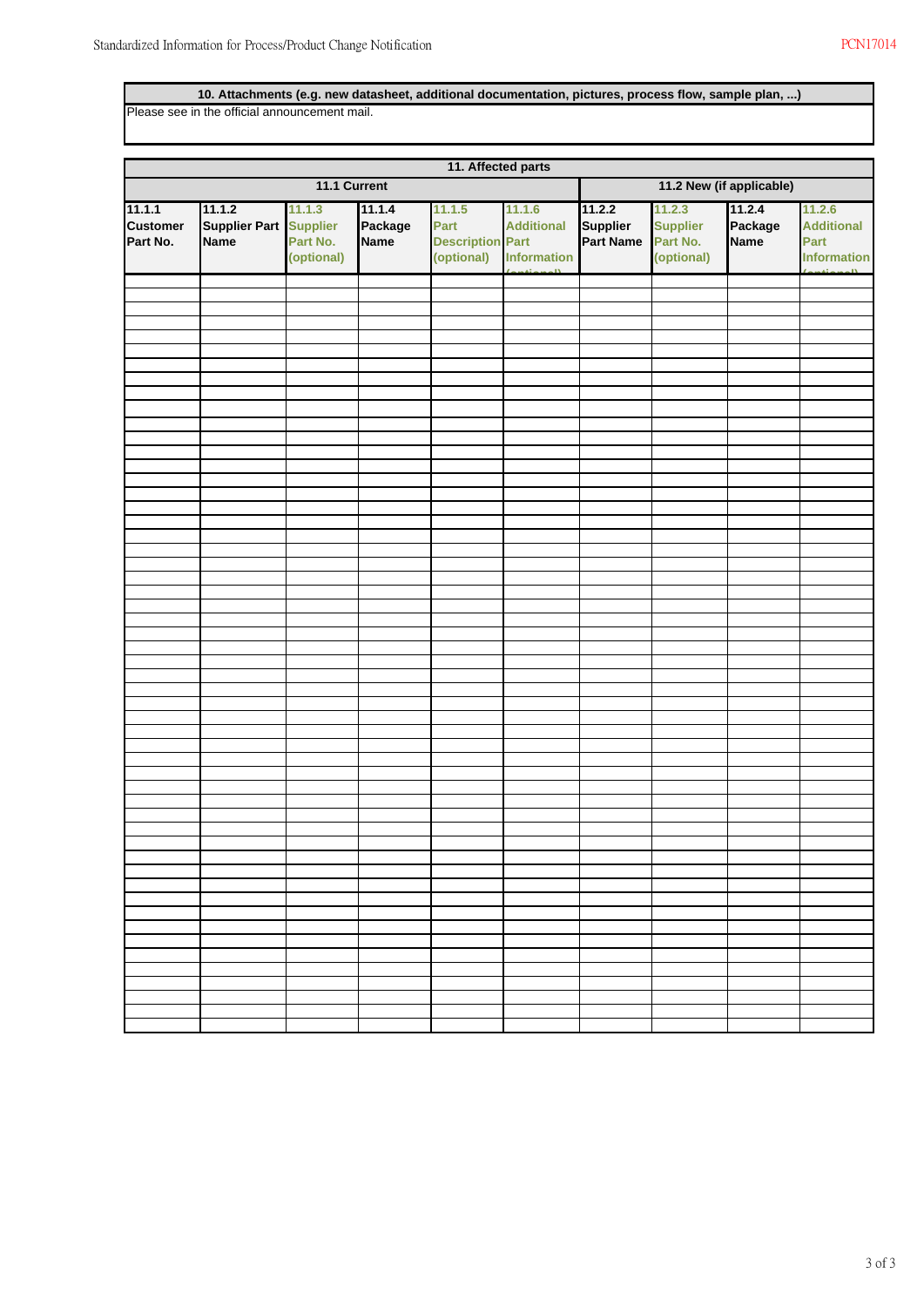## **Customer Feedback/Approval Form**

| <b>Title of PCN:</b>                    |                                                                                   |                         |                 |                  |  |
|-----------------------------------------|-----------------------------------------------------------------------------------|-------------------------|-----------------|------------------|--|
|                                         | Form<br>provided<br>A new fully-automated SMB backend assembly line increase<br>δ |                         |                 |                  |  |
| <b>Customer PCN No.</b>                 |                                                                                   | <b>Supplier PCN No.</b> | <b>PCN17014</b> | ZVEI<br>Revision |  |
| Please check the appropriate box below: |                                                                                   |                         |                 | $\frac{3}{2}$    |  |

| 1. Feedback                                                                                                                                        | date: |  |  |  |
|----------------------------------------------------------------------------------------------------------------------------------------------------|-------|--|--|--|
| We agree with this proposed change for the parts as listed in chapter '11. Affected parts'.<br>Approval letter will be sent in written form.       |       |  |  |  |
| We agree with this proposed change schedule and will start with the PCN process. Approval<br>letter will be sent in written form after evaluation. |       |  |  |  |
| We disapprove because:                                                                                                                             |       |  |  |  |
|                                                                                                                                                    |       |  |  |  |
| <b>Remark:</b>                                                                                                                                     |       |  |  |  |
|                                                                                                                                                    |       |  |  |  |

|  | 2. Feedback                                                                    | date: |  |
|--|--------------------------------------------------------------------------------|-------|--|
|  | We acknowledge qualification / validation as assigned in chapter 8 of the PCN. |       |  |
|  | We need more information:                                                      |       |  |
|  |                                                                                |       |  |
|  | We need the following samples:                                                 |       |  |
|  |                                                                                |       |  |
|  | <b>Estimated closing date for PCN:</b>                                         |       |  |
|  |                                                                                |       |  |

| <b>Final Feedback/Approval</b> | Idate: |  |
|--------------------------------|--------|--|
|                                |        |  |
|                                |        |  |
|                                |        |  |

| Sender:  |  |  |
|----------|--|--|
| Company: |  |  |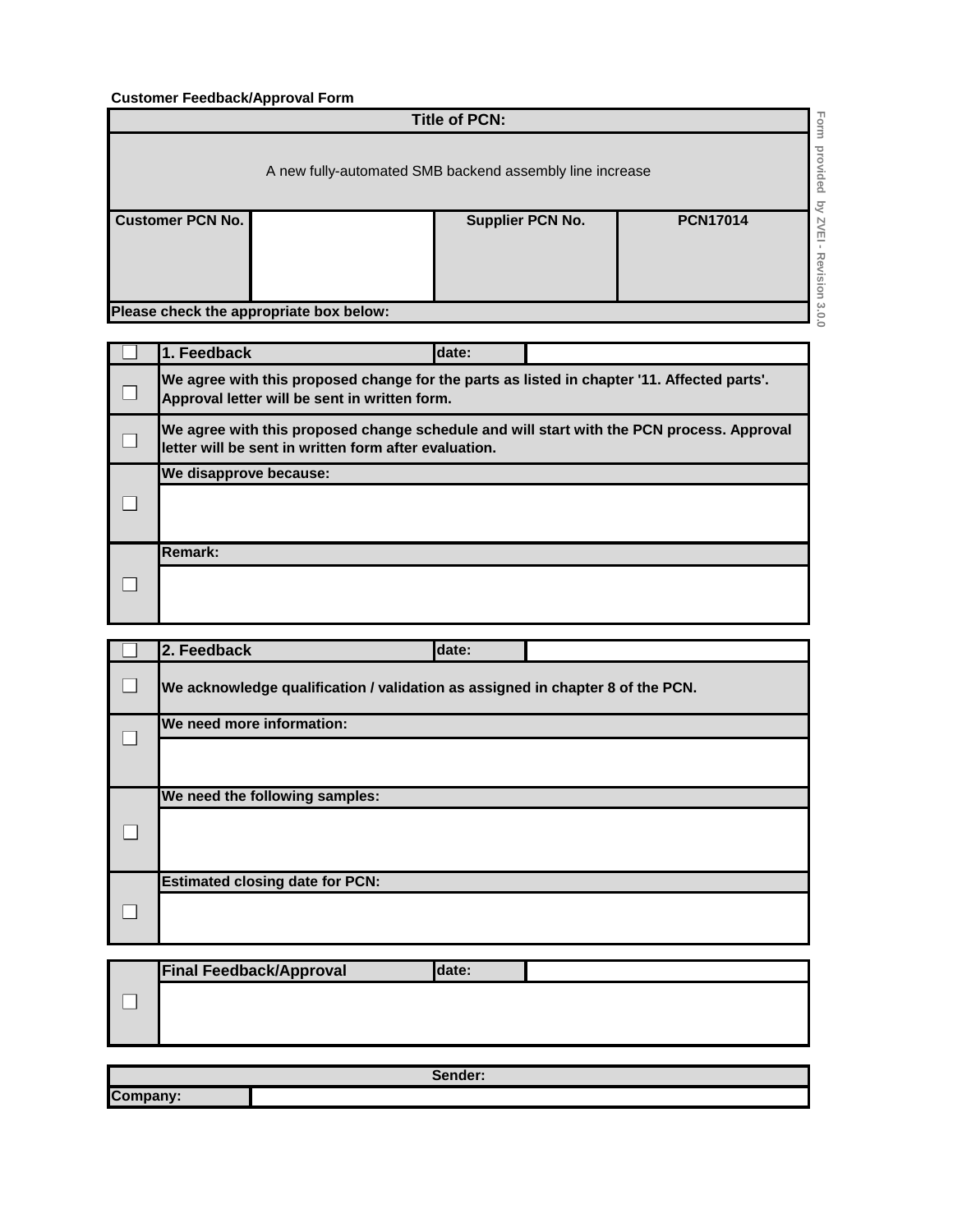| Name:                    |  |
|--------------------------|--|
| <b>Address/Location:</b> |  |
| Signature:               |  |
| Date:                    |  |

| Please return to: [your Sales partner] |  |  |  |  |
|----------------------------------------|--|--|--|--|
| Name:                                  |  |  |  |  |
| <b>Address/Location:</b>               |  |  |  |  |
| Phone:                                 |  |  |  |  |
| Fax:                                   |  |  |  |  |
| Email:                                 |  |  |  |  |